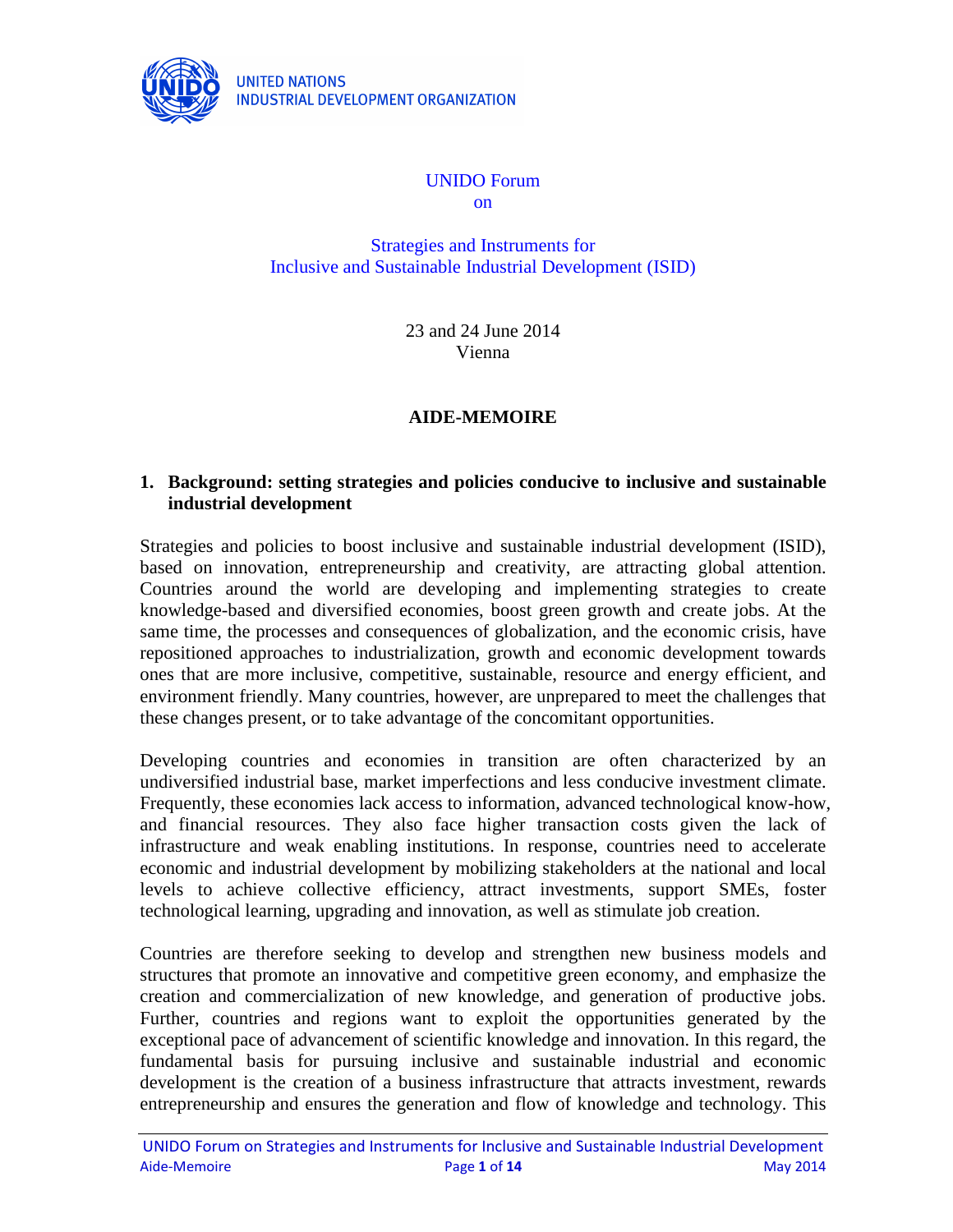

shift is supported by initiatives at the international level, in developed, developing and transition economies. Policymakers and development practitioners try to seek answers from various national experiences of development strategies: what are the best practice policies for innovation, research and development (R&D), and entrepreneurship as well as inclusive and sustainable industrialization?

Industrial policies and tools are not particularly new in themselves. What is new is an approach bringing measures together in a holistic way addressing inclusive and sustainable industrial development that can be applied horizontally and vertically to industrial sectors and tailored to the specific country context. This new approach emphasizes that the formulation of sustainable industrial policy frameworks must address interactions and dependencies, as well as synergies and trade-offs between various development issues and focus areas. Hence, having a comprehensive vision of sustainable development in mind needs to be applied to identify the complex goal interdependencies, and to facilitate integrated development planning at all levels.

Targets should adequately address the key objectives of inclusive and sustainable industrial development, integrating economic, social, and environmental dimensions, and considering the interlinkages and collective impact of all three dimensions. Once realistic and measurable targets are set, their attainment can be enforced or encouraged through a coordinated set of regulatory and government policies and programmes addressing the range of issues set by the long-term strategy, such as job creation, gender mainstreaming, social inclusiveness, reducing pollutant emissions from industrial production, reducing material and energy intensity, distributing the benefits of industrialization more equitably in society, accelerating industrialization and international industrial cooperation, and ensuring economic sustainability of development.

# **The multi-faceted needs for supportive business infrastructure**

By improving business infrastructure, countries enhance the general business climate, which in turn strengthens competitiveness and productivity, encourages investments, (R&D) and innovation, the use of information and communication technology (ICT), and job creation. An effective business infrastructure requires multilayered management, ensuring synergy between the various levels of government, national, regional and local, and partnerships between business, government, universities, and civil society. This enables the creation of broad links between knowledge generation and commercialization.

A key component of business infrastructure, and one in line with the objectives of separate but cross-cutting development strategies, such as on science and technology, innovation, job creation, education, and regional development, is the new generation of industrial, technology, science and innovation parks. In supporting the creation and growth of industrial agglomerations and facilitating regional innovation and development of clusters, parks act as catalysts for linkages (horizontal and vertical) between business and other pillars of knowledge and innovation based economic growth. In particular, parks can serve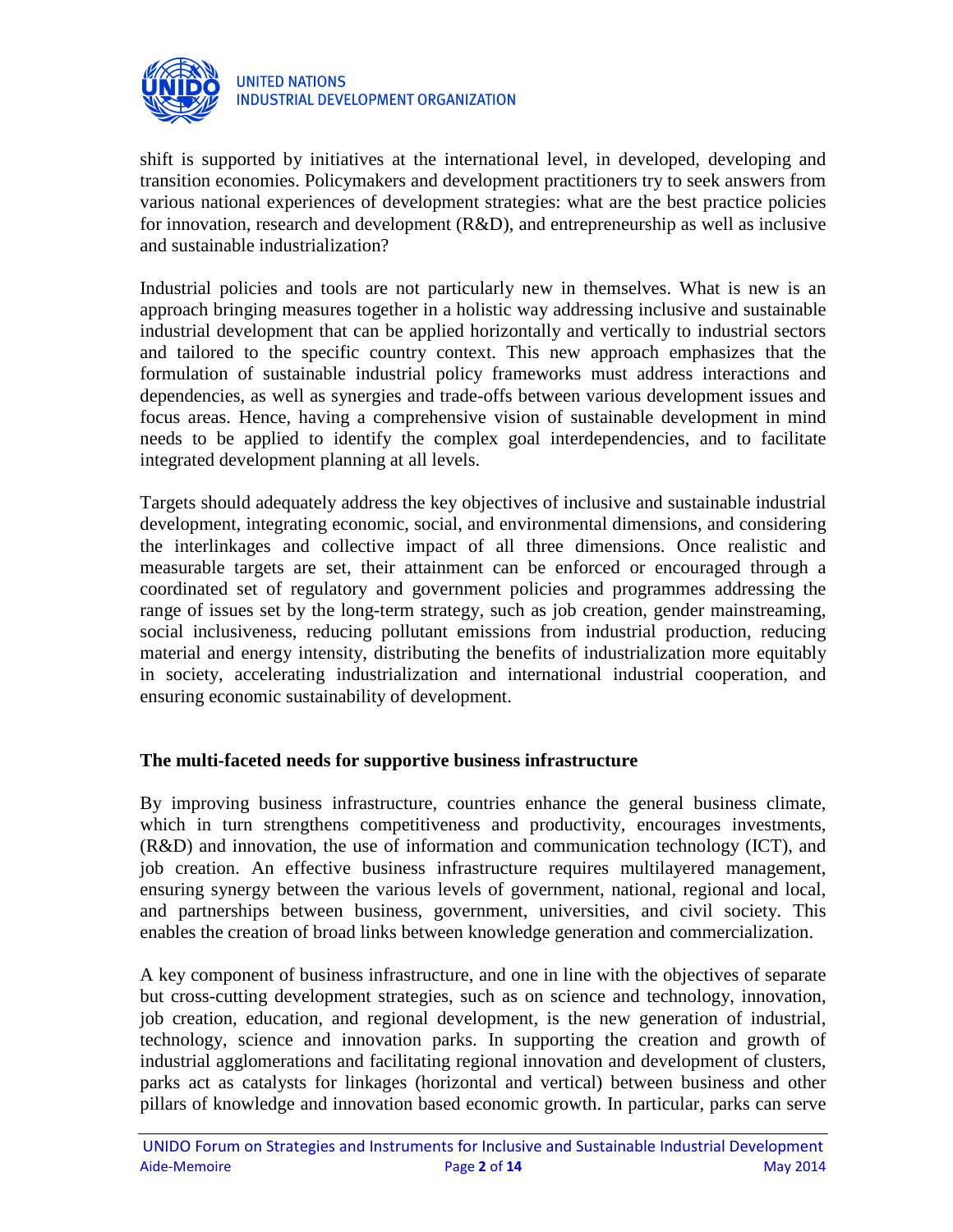

as bridges between academia and industry, boosting scientific and technological advancement and enabling researchers and scientists to meet international standards. In addition, parks can be used as a testing ground for new reforms, policies and approaches to improve the business environment, as demonstrated in many East Asian countries.

Industrial and technology parks are instruments to meet the targets established in industrial policy strategies, particularly as part of policies to create an enabling business environment (including functioning cities and infrastructure and a stable legal framework). The advantage of parks is that they contribute to the achievement of multiple identified targets.

Although the role, relevance and applicability of parks vary according to specific national, regional and local contexts, it is generally accepted that parks have the potential to be a dynamic tool for accelerating economic growth and raising competitiveness, and function as hubs for creating, disseminating and applying industrial knowledge and stimulating innovation. With the potential to generate or strengthen comparative and competitive advantages, to help remove the binding constraints for development, and to test new reforms and policies, parks can be powerful tools for regional and national development. They attract innovative businesses, leading to both more jobs and a larger tax base. Parks support start-ups, incubation of new enterprises, the development of knowledge-based businesses, foreign direct investments and offer an environment where local and international firms can interact and build business linkages for mutual benefits. Industrial parks can be further adapted to suit national and regional priorities, and can impact upon several development objectives, including those related to education and human resource development, rural, urban and regional development, private sector development, and environmental sustainability. Strategic planning, in alignment with national and regional development goals and regulations, is therefore vital for sustainable regional, local, and overall socio-economic development.

Key to the success of parks is to make them an integral part of long-term development strategy, including commercial sustainability, target markets and firms, growth trajectory, technology innovation capability, and environment sustainability. This is particularly important since economic transformation can take decades. These initiatives should also be featured in national plans for research and innovation, thus reflecting the importance of parks in innovation policy. Similarly, regions and localities, as important players in industrialization and the knowledge-based economy, should focus on the integration of R&D and innovation into their development strategies. In this regard, it is important for policymakers to undertake horizontal joint actions in order to promote synergies among the different instruments, to intensify governance and coordination between the different programmes.

# **2. The two UNIDO forums in 2014**

The concept of inclusive and sustainable industrial development was endorsed by Member States through the Lima Declaration at the fifteenth session of the UNIDO General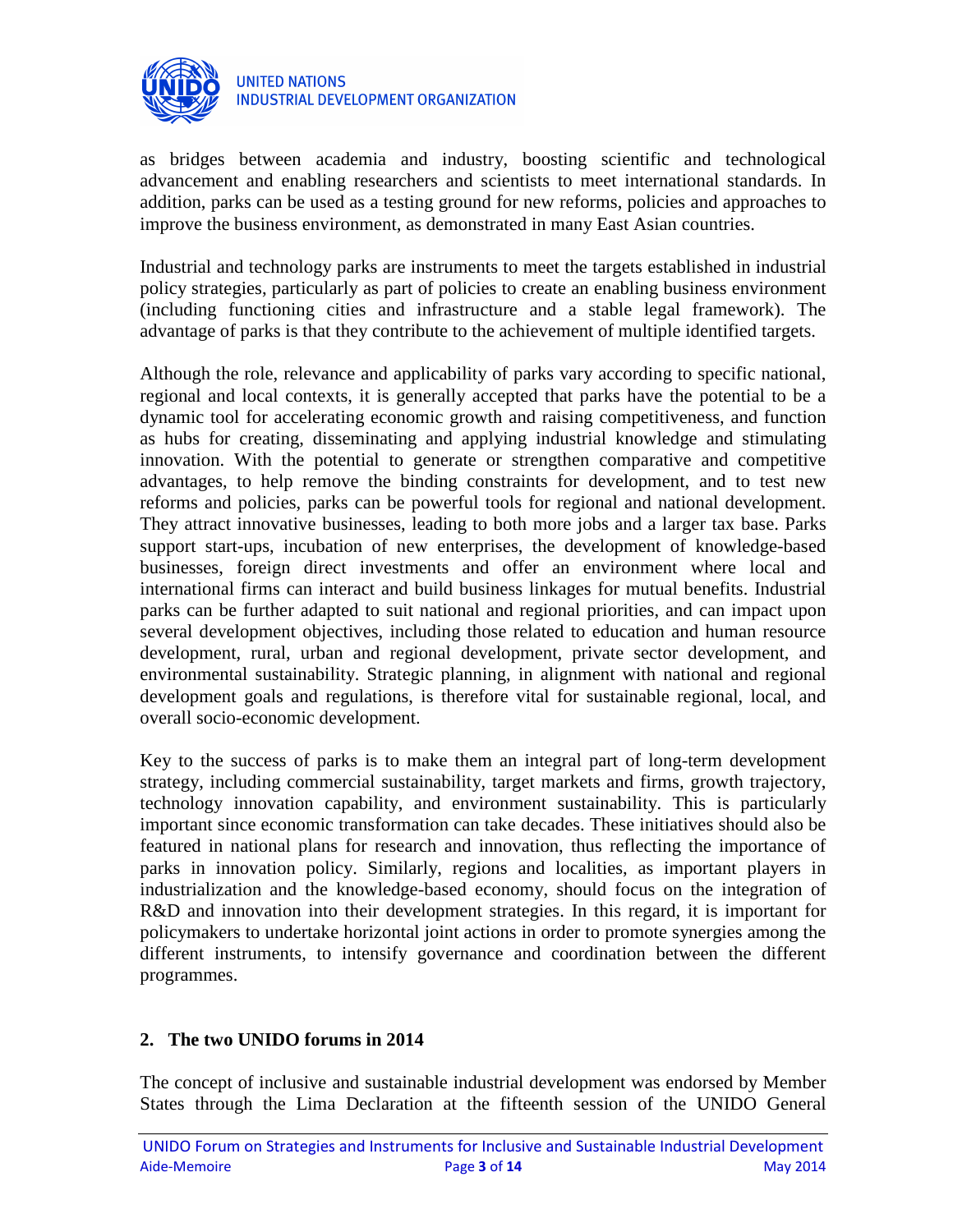

Conference in Lima, Peru. To support UNIDO's stated role as a facilitator of knowledge and advice on policies and strategies towards achieving ISID, UNIDO's Director General initiated plans to convene two global forums in 2014 to: (i) present best practices in pursuing ISID strategies and applying instruments such as a new generation of industrial parks, zones and cities; (ii) showcase UNIDO's own work related to ISID; (iii) learn from practitioners and partners, and assert the Organization's role in promoting smart policies and innovative business models for ISID; (iv) integrate UNIDO policy advice and clusters of technical assistance projects for more effective delivery of services; and (v) mobilize resources to expand UNIDO's role in delivering integrated solutions through partnership with governments, United Nations agencies, bilateral development agencies, development finance institutions (DFIs) and the private sector.

The objective of the **first global forum** is to engage in a strategic dialogue drawing on international expertise and regional knowledge with UNIDO Member States, development agencies, and other developed and developing countries on i) how to formulate inclusive and sustainable industrial development strategies and policies and ii) how to operationalize these strategies through the particular instrument of industrial parks according to international best practices and country specific conditions. This will serve as the foundation for the second forum focussed on how to upscale UNIDO's technical assistance with regard to the establishment and management of industrial parks.

The first forum will conclude with a publication summarizing background documents, proceedings and conclusions. It will serve as a reference document for UNIDO activities related to the development of inclusive and sustainable industrial development strategies, as well as the establishment of industrial parks, including various dimensions such as policy, regulatory and management issues.

The **second global forum** will draw on the plan of action and conclusions of the first forum in order to establish mechanisms for promoting investment in industrial parks. Clear concept notes and concrete technical assistance proposals will be presented to different investors.

It is foreseen that information on the forum activities will also be provided to the Industrial Development Board.

# **3. Issues to be addressed during the first forum**

The agenda of the forum will address the following issues:

- (i) ISID as a response to new development challenges and how to achieve ISID through different industrial development strategies and instruments.
- (ii) Best practices and success stories on pursuing ISID through strategies, policies and instruments, such as for instance business development infrastructure and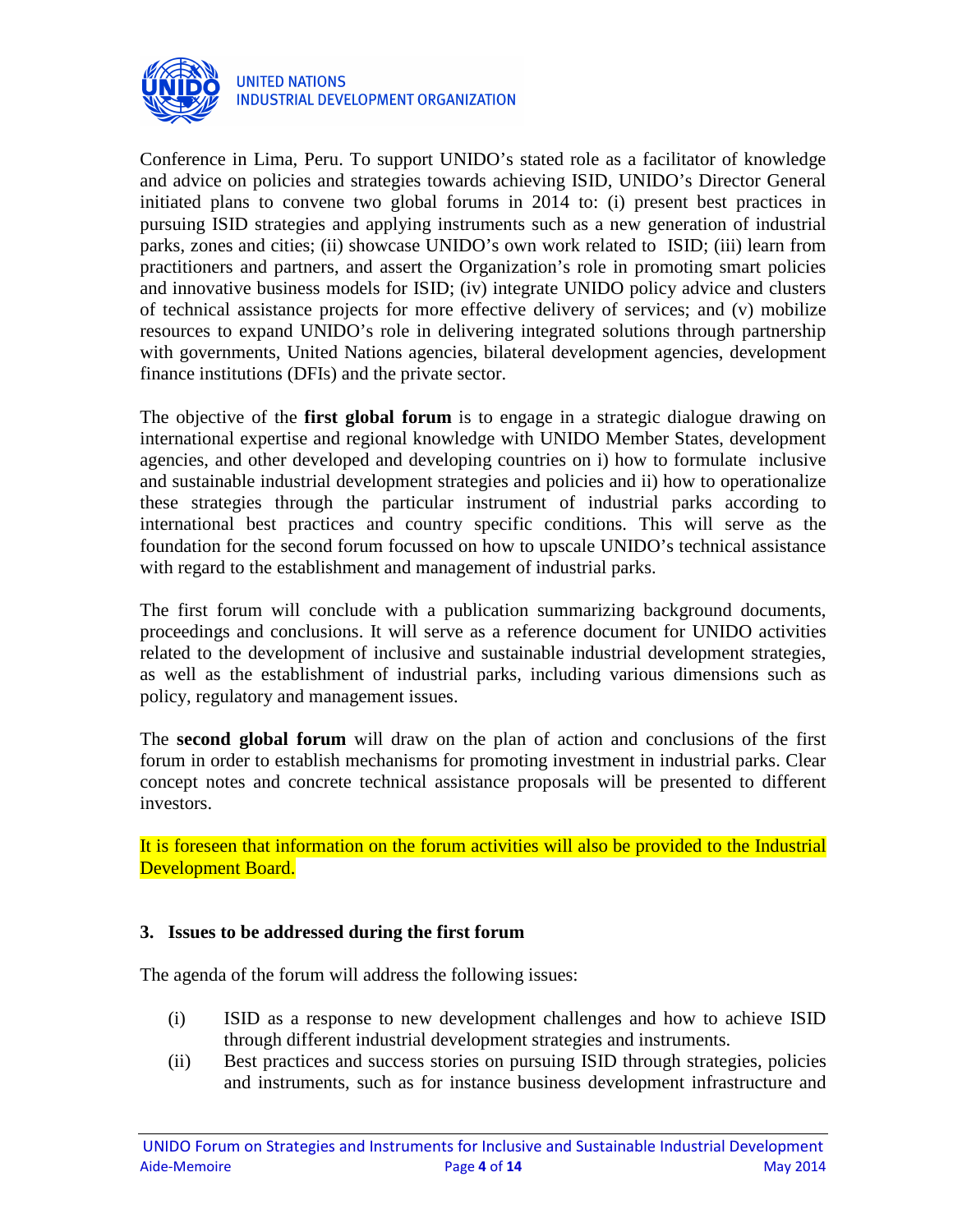

lessons learned from successful countries and regions in the design and implementation of industrial strategies incorporating the ISID concept.

- (iii) Mechanisms of implementation of strategies: the role of soft and hard business infrastructure such as industrial parks, zones and districts, as an integral part of strategic and targeted planning; The importance of ensuring an integrated and synergistic approach at the national, regional and local level; the role of publicprivate partnerships (PPP); the role of local/regional authorities, national ministries and international institutions and the private sector.
- (iv) The role of the new generation of industrial parks as a concrete and wellcircumscribed instrument and an area of rapidly growing demand for UNIDO services:
	- Managing and promoting the flow of knowledge and technology in parks.
	- Business development, marketing and branding, and relevant incentives.
	- Forging and sustaining linkages between stakeholders; promoting interaction between centres of R&D and innovation.
	- Promoting industrial parks as a key pillar of industrial development strategies to governments, donors and the private sector.
	- Linkages between parks and the local economy.
- (v) Country case studies on business infrastructure and examples of UNIDO and partners' recent activities in the area of industrial and eco-industrial parks.
- (vi) UNIDO's approach to leveraging static and dynamic gains from different types of parks and zones, including park planning and design, regulatory aspects, resource mobilization, investment and technology promotion, establishment and management of parks, capacity building of stakeholders, fostering cluster development and collective actions.
- (vii) Way forward and relevant issues to take to the second forum in October on partnerships for resource mobilization.

# **4. UNIDO Inputs**

UNIDO will prepare several background papers on the issues to be addressed during the forum and the final report from the forum.

# **5. Place, date and language**

The first forum will take place in Vienna on 23 and 24 June 2014 at the Vienna International Centre (VIC). The working language of the forum will be English. Simultaneous interpretation in Arabic, Chinese, French, Russian and Spanish will be offered to participants.

# **6. Participation**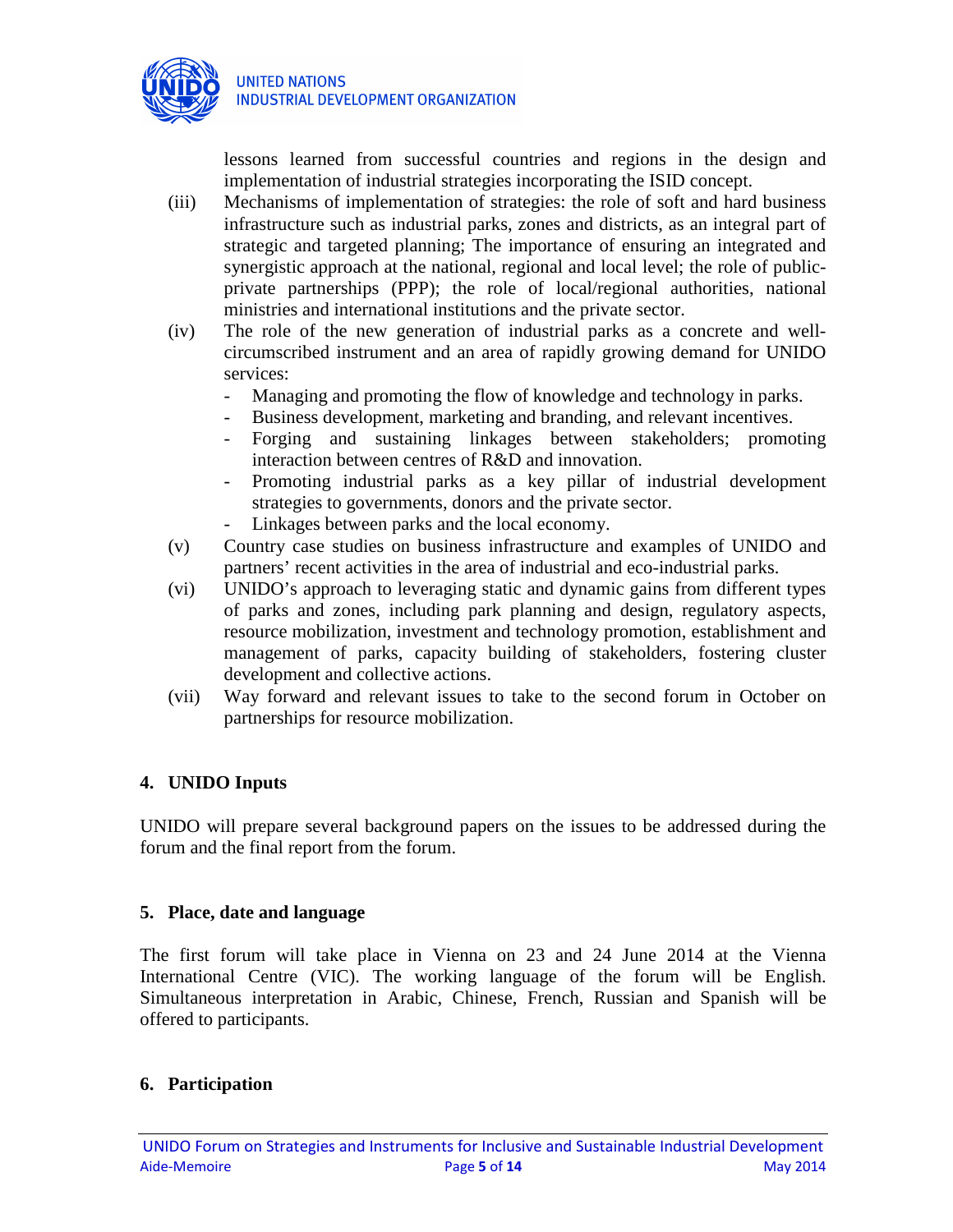

The forum will gather high level government officials from relevant ministries, United Nations representatives, business leaders, and experts from industry, civil society and academic research institutions.

Industrial development strategies will be discussed during the forum focusing also on the joint promotion of industrial parks by participating governments and UNIDO, targeting the donor community, including the Eruopean Union (EU), bilateral donors, DFIs and the private sector.

# **7. Management arrangement for the meeting**

#### *Air tickets*

UNIDO will cover the travel costs to and from Vienna, Austria for invited speakers, experts and a selected number of officials from developing and least developed countries. A detailed itinerary with dates and times of departure and arrival will be e-mailed to participants. UNIDO will request a UNIDO travel agent to purchase an e-ticket to be sent via e-mail. Any extra costs of tickets due to the extension of the participant's stay in Vienna, and/or deviation from the authorized route, will be borne by the participant.

#### *Subsistence allowance*

To cover the costs of boarding and lodging in Vienna for invited speakers, experts and a selected number of officials from developing and least developed countries, UNIDO will provide a Daily Subsistence Allowance at the applicable UN rate for the number of nights spent in Austria and related travel, up to a maximum of four days.

#### *Other costs*

Participants other than those sponsored by UNIDO will be responsible for their own costs of travel and all other expenses incidental to travel abroad incurred in the home country, e.g. passports, visas, required medical examinations, inoculations and other such miscellaneous expenditures, as well as internal travel to and from the airport of departure in the home country.

UNIDO will not assume responsibility for any other costs, including, but not limited to, the following expenditures, which may be incurred by participants:

- a) Costs incurred by participants with respect to private local travel, any insurance, medical bills, and hospitalization fees.
- b) Incidental costs incurred with travel, e.g. passport, visas, private stopover.
- c) Compensation in the event of death, disability or illness.
- d) Loss of or damage to personal property.
- e) Purchase of personal belongings and compensation for damage caused to them by climatic and other conditions.
- f) Other unforeseen expenditures.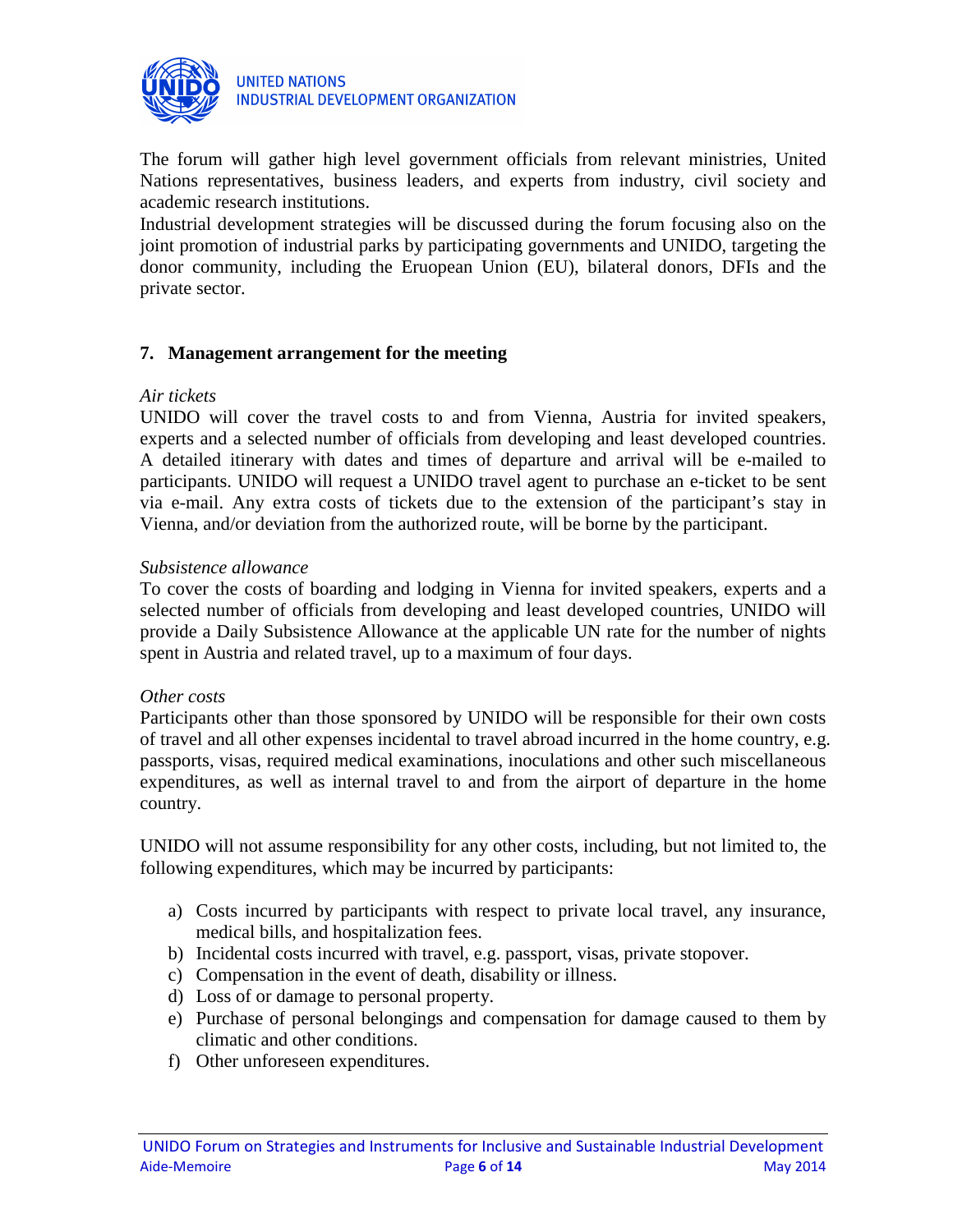

### *Accommodation*

Participants should make their reservations by the end of May, as hotel rooms are scarce at this time of the year. A list of hotels together with contact numbers is attached. Please see annex 4 for a list of hotels.

#### *Visas*

Prior to leaving their home country, participants are requested to make their own arrangements for entry visas, or travel permits, that may be required for the entire travel (including for transit countries) to Vienna, Austria. A Letter of Assistance from UNIDO to facilitate the receipt of visas could be issued when needed. Please note that issuance of visas is subject to consultations among all Schengen countries and requires three weeks.

#### *Registration form*

To facilitate arrangements, a registration form is attached. All participants are requested to complete and return the form as soon as possible by fax or e-mail to the contact person (below). Furthermore, it would be appreciated if participants could submit a scanned picture together with the completed registration form to the contact person below in order to help with early preparation of UN grounds passes at the Vienna International Centre (VIC). This would help expedite the registration process significantly.

Registration will be open at Checkpoint 1 of the VIC on 23 June from 8:30 to 9:00 a.m. Participants are kindly requested to present their national passports with them for VIC registration procedures.

#### *Venue*

The Forum will be held on 23 and 24 June 2014, at the Vienna International Centre, at Wagramerstrasse 5, 1040 Vienna, Austria.

#### *Getting there*

Transportation arrangements from and to the airport will be made for ministers and/or high level officials. Regular airport buses run directly to the VIC from Vienna International Airport (see Annex 3). The nearest U-Bahn (metro) station to the VIC: **Kaisermühlen-Vienna International Centre** – located on the 'U1' line to the north-east of the city centre. A map of Vienna's U-Bahn service is attached as annex 1 and the airport bus time table in annex 2.

#### **Contact persons**

Enquiries may be directed to

Mr. Ciyong ZOU

*Senior Advisor on Partnerships Office of the Managing Director Programme Development and Technical Cooperation Division*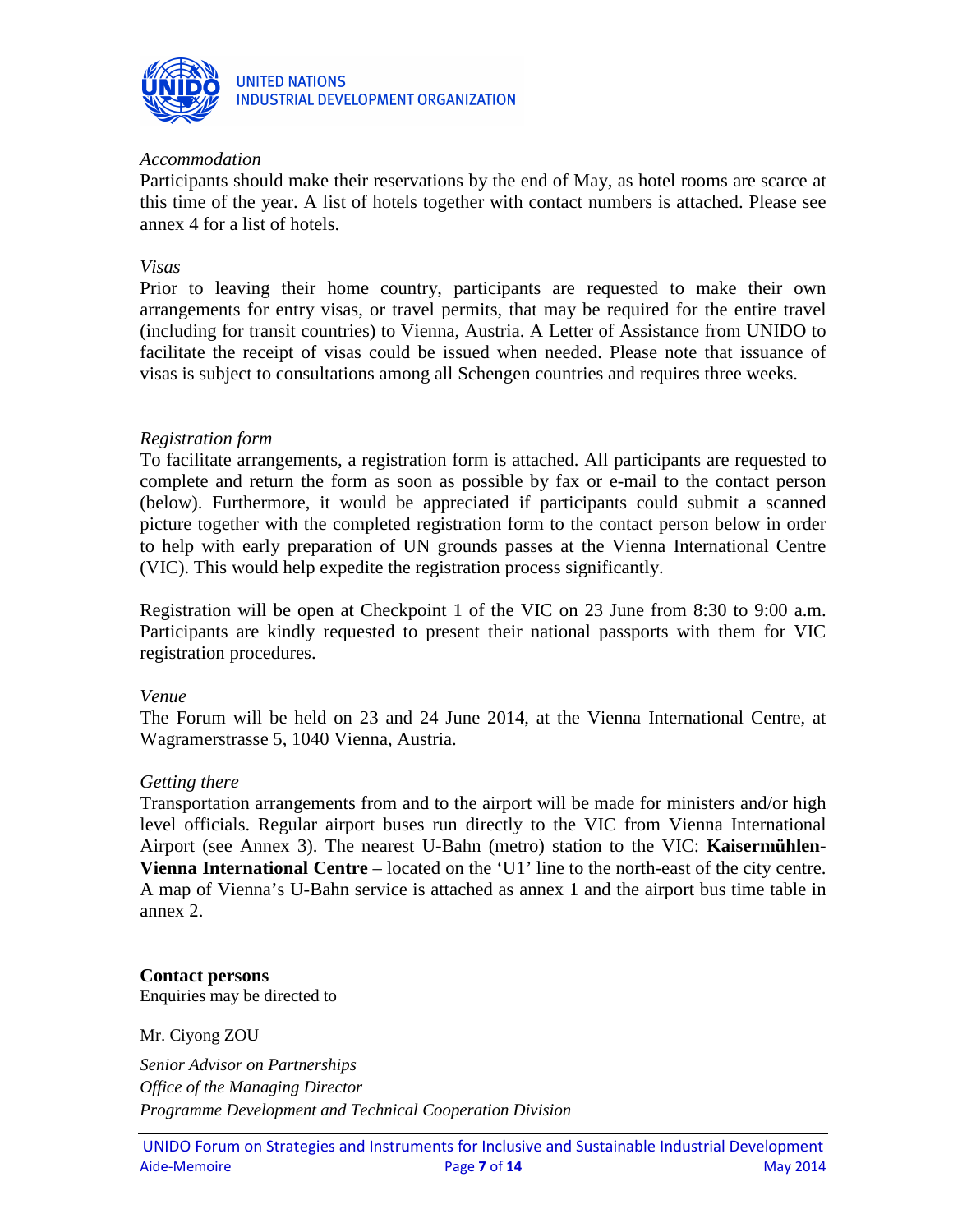

*UNIDO*  Vienna International Centre, tel.: (+43-1) 26026-3386 P.O. Box 300 Website: www.unido.org 1400 Vienna, Austria E-mail: c.zou@unido.org

# Ms. Olga MEMEDOVIC

*Chief Europe & Newly Independent States Programme United Nations Industrial Development Organization* Vienna International Centre Tel.: (+43-1) 26026-4676 P.O. Box 300 Website: www.unido.org 1400 Vienna, Austria E-mail: **o.memedovic@unido.org**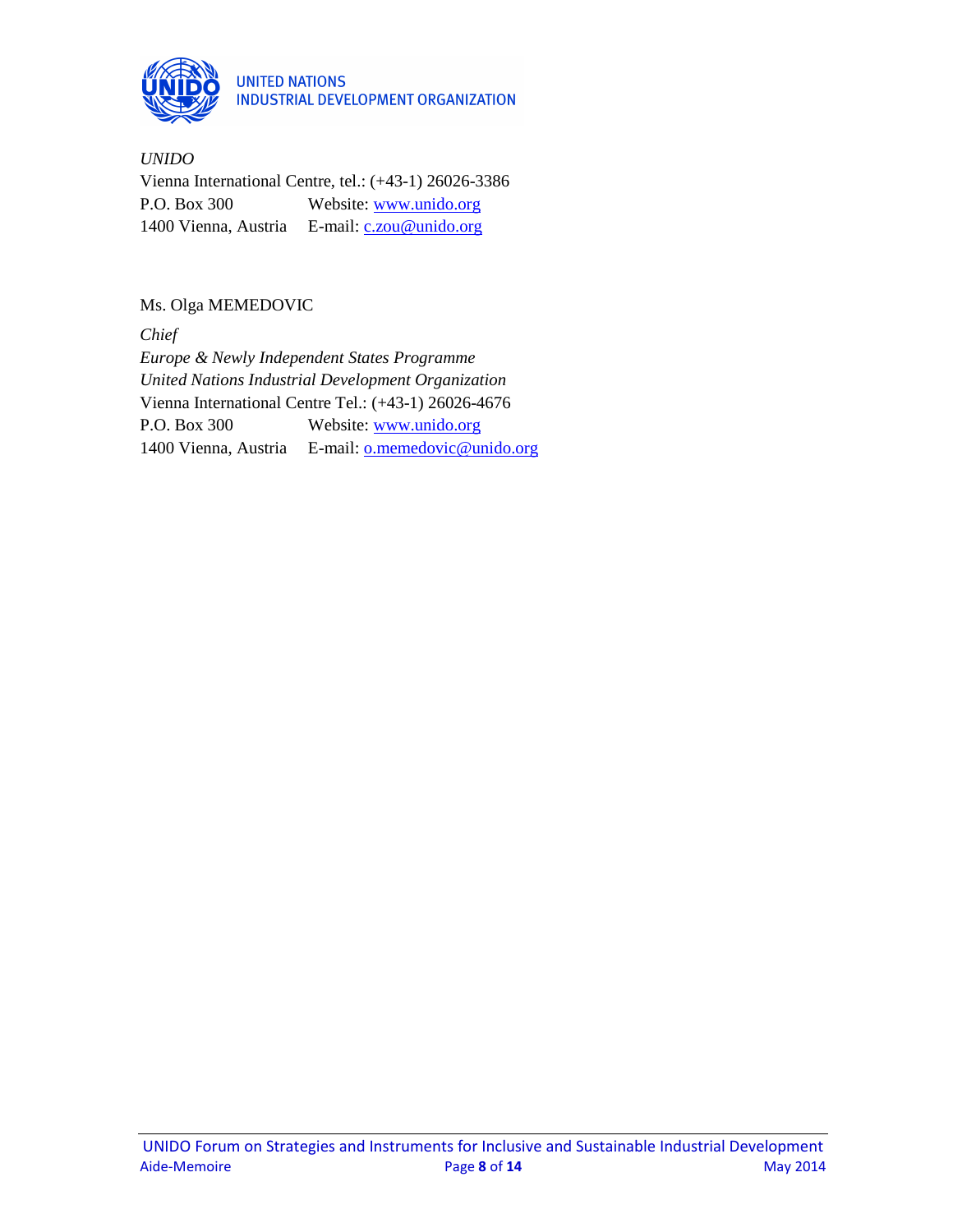

# **Forum 1 - Tentative Agenda**

# **Day 1: (23 June 2014)**

- 08:30 Registration
- 09:30 Opening ceremony Welcome address and opening remarks by UNIDO Director General, Mr. LI Yong

### 10:00 Coffee break

10:30 Keynote addresses: Mr. Justin Y. Lin, Mr. Jeffrey Sachs and Mr. Nicholas Stern Session 1 –Strategies and instruments for pursuing inclusive and sustainable industrial development (ISID)

*Issues to be addressed:*

- Why ISID is necessary as a response to current development challenges;
- Policy frameworks and instruments that can be used at the national level to pursue inclusive and sustainable structural transformation in economy and industry;
- Private sector involvement and state-business relations, practices and principles that result in good policymaking, innovation and productivity growth;
- The importance of synergies between related fields, such as investment and trade policy, skills development and labour policies, science and technology, eco-industrial policy, energy and resource efficiency and effectiveness, regional development policy, macroeconomic policy, competition policy, and environmental policy.
- 12:30 Lunch break

Side event – Book launch

- *The Industrial Policy Revolution I: The Role of Government Beyond Ideology.* Edited by Joseph E. Stiglitz and Justin Y. Lin
- The Industrial Policy Revolution II: Africa in the Twenty-first Century. Edited by Joseph E. Stiglitz, Justin Y. Lin and Ebrahim Patel
- 13:30 Session 2 Best practices and successful cases in pursuing ISID at the national and regional levels

*Issues to be addressed:*

- What are the lessons learned in pursuing ISID at the national and regional levels?
- What can we learn from the experiences in Asia, Africa, Arab countries, Europe and Latin America?
- 15:30 Coffee Break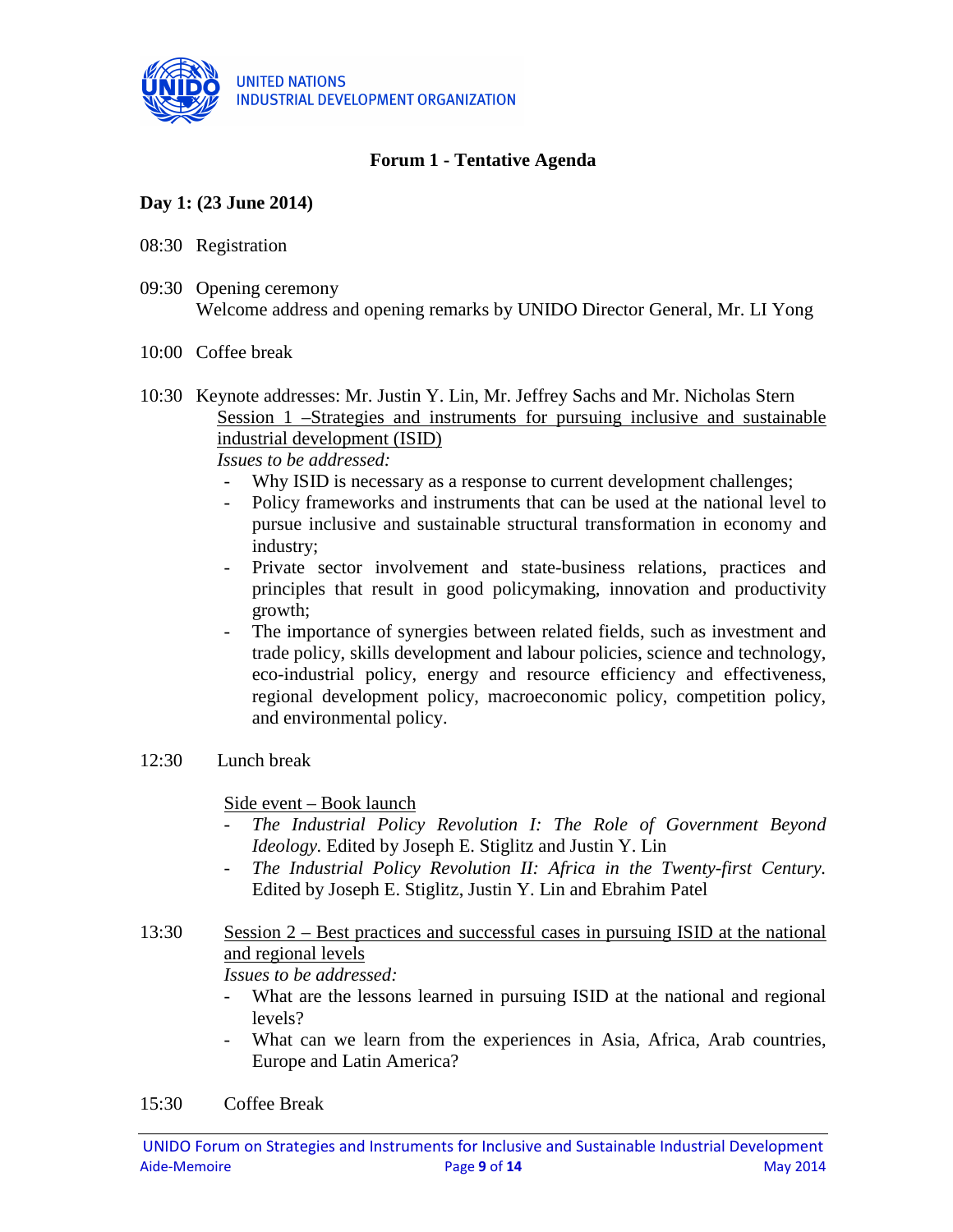

15:45 Session 3 – Mechanisms of implementation and the role of soft and hard business infrastructure and institutional innovations such as public-private partnerships (PPP)

*Issues to be addressed:* the role of the new generation of industrial parks as a concrete and well-circumscribed instrument and an area of rapidly growing demand for UNIDO services:

*Issues to be addressed:*

- Promoting a new generation of industrial parks as a key pillar of national, regional and local industrial development strategies;
- The role of parks in realizing the objectives of national and regional ISID strategies; relationship between parks and innovation strategies, networks and infrastructure; best practice of strategies for industrial parks within broader development strategies;
- Preparation, implementation and monitoring of strategic and regional programmes for the development of business infrastructure, i.e., relevant regulation and legislation for establishing business infrastructure;
- Management and promotion of industrial parks, including business development, marketing and branding, and other incentives. Forging and sustaining linkages between stakeholders; promoting interaction between centres of research and development (R&D) and innovation.
- 17:45 Closing of day 1
- 19:30 Dinner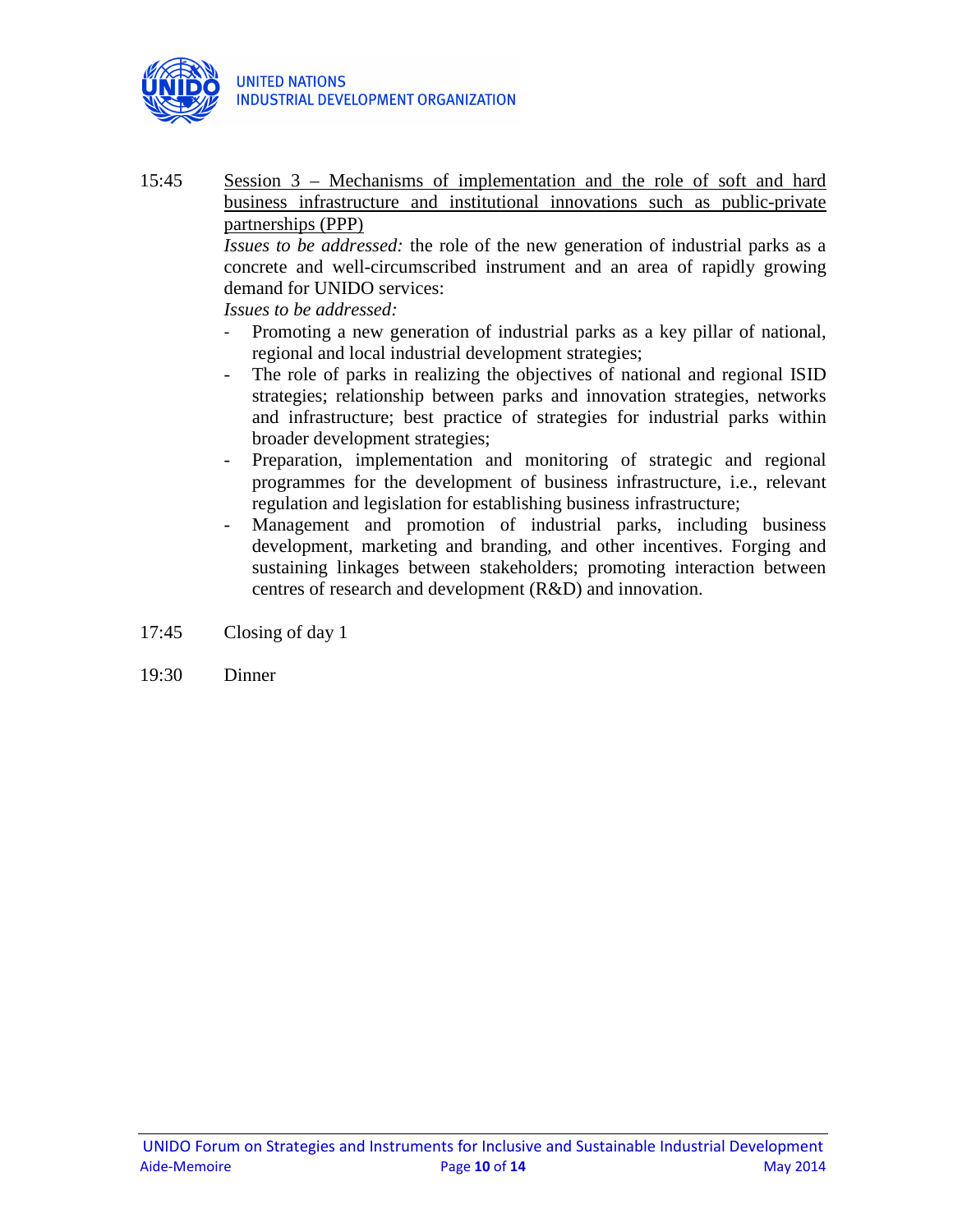

# **Day 2: (24 June 2014)**

- 09:30 Session 4 Role of business infrastructure Country case studies on business infrastructure and examples of recent and ongoing activities by UNIDO in the area of industrial and eco-industrial parks. - Country presentations;
	- Recent UNIDO initiatives on promoting business infrastructure.
- 11:30 Coffee Break
- 12:00 Session 5 UNIDO's approach to leveraging static and dynamic gains from science, industrial and technology parks, zones, and eco-industrial parks *Issues to be addressed:* 
	- Examples of recent and ongoing activities by UNIDO in the area of industrial and eco-industrial parks, and industrial clusters;
	- Industrial park design and management (master plans, feasibility, ownership and business models, green industry, industrial symbioses, income and job creation for the surrounding communities);
	- Resource mobilization and investment and technology promotion (government, finance institutions, private sector, donor community);
	- Capacity building of key stakeholders (good manufacturing practices (GMP), good hygiene practices (GHPs), technical, managerial and entrepreneurial skills);
	- Fostering cluster development and collective actions with local community.
- 14:00 Lunch break
- 15:00 Session 6 The way forward conclusions and findings of relevance for the second forum in October 2014 on partnerships for resource mobilization for the new generation of industrial parks in a selected number of countries
- 17:00 Closing ceremony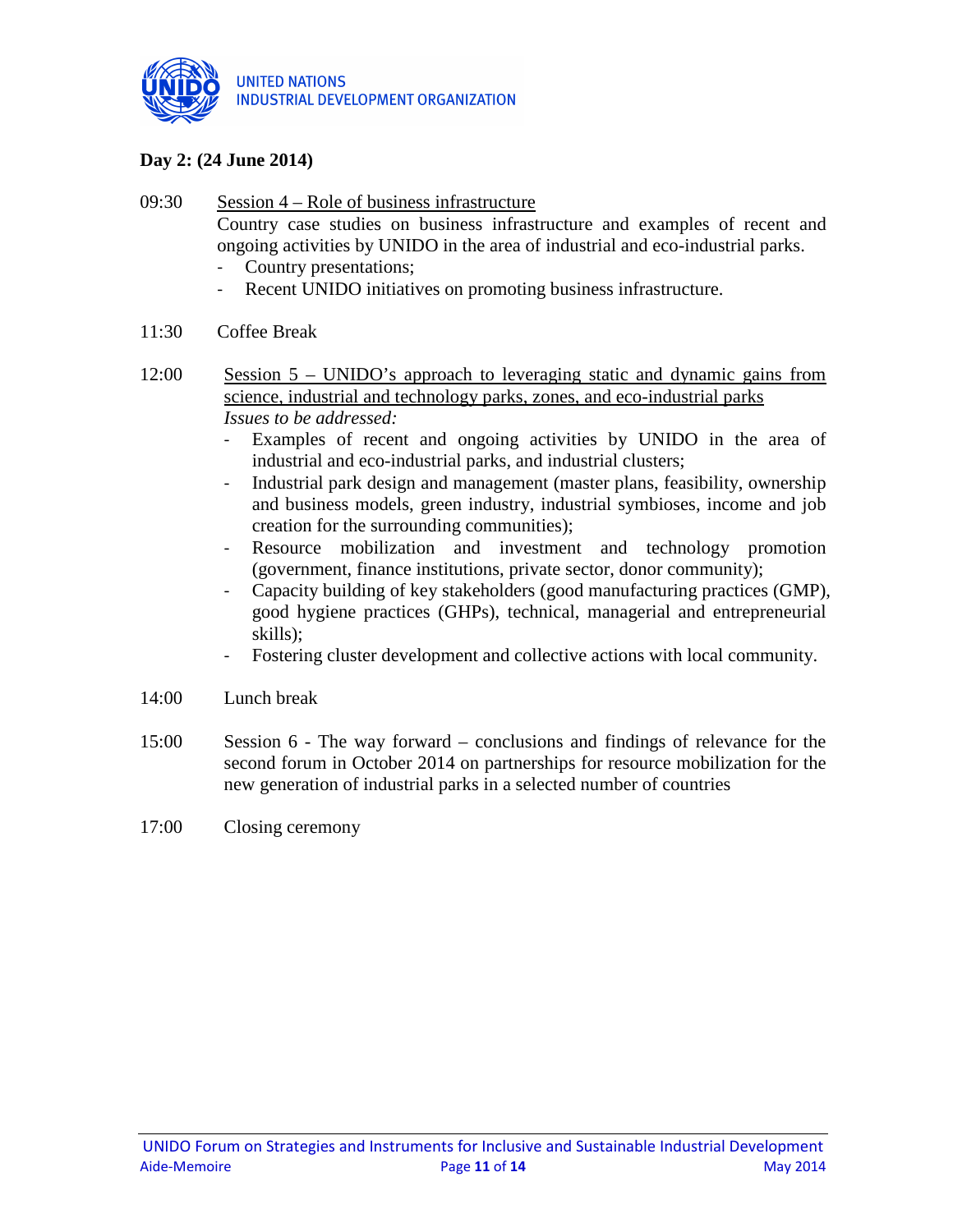



### **Annex 1 – Map of Vienna U-Bahn (Metro) and S-Bahn (rail)**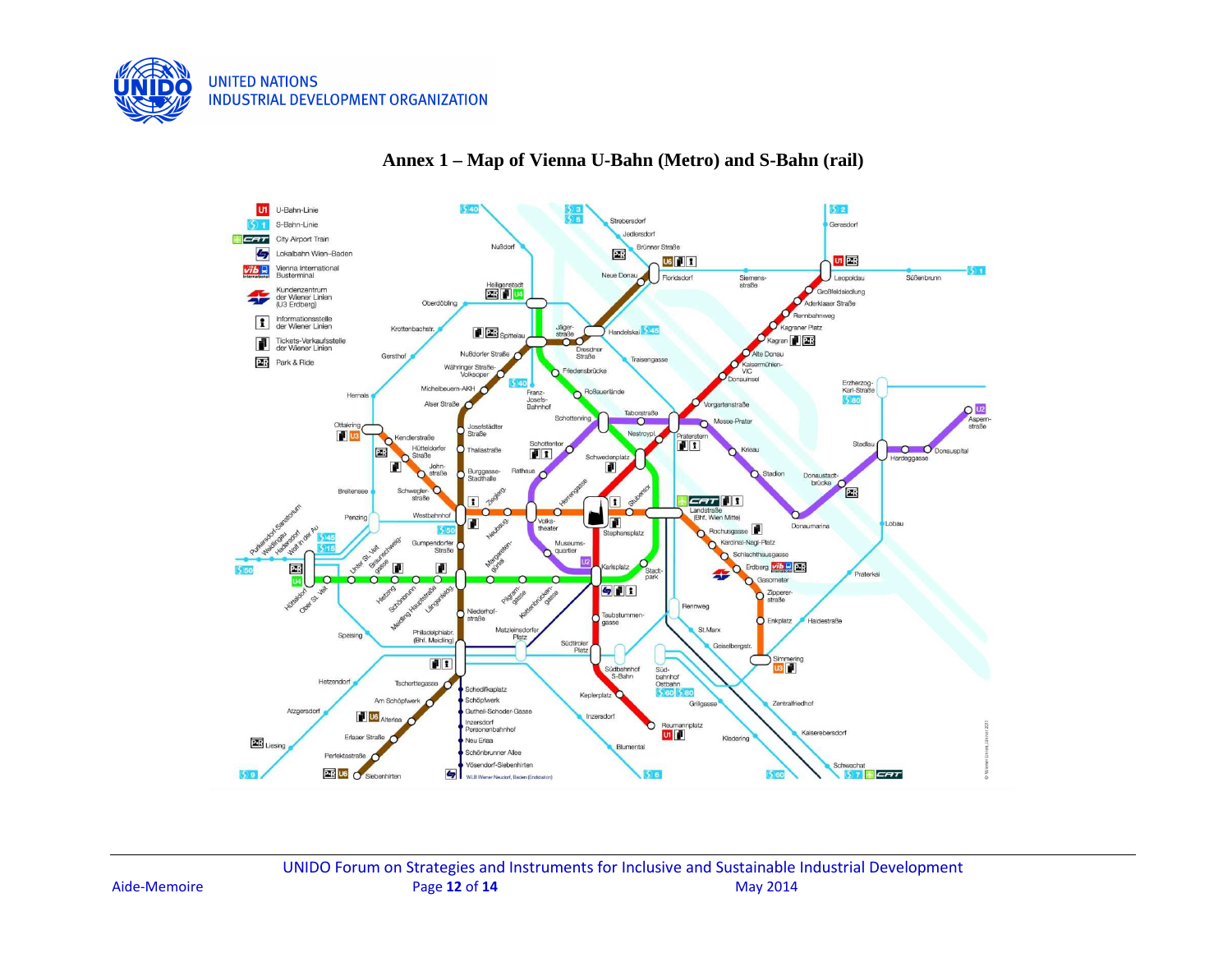

# **Annex 2 - Airport bus time table**





Gültig ab 15.12.2013. Fahrplanänderungen vorbehalten.

#### Flughafen Wien ∢ > Wien Kaisermühlen VIC <sup>®</sup> > Wien Donauzentrum ® 1183

|     | Fahrtnummer                               | 183<br>102 | 1183<br>132    | 1183<br>104                                                                                                                                                                                   | 1183<br>106 | 1183<br>108 | 1183<br>110 | 1183<br>112 | 1183<br>114 | 1183<br>130 | 1183<br>116 | 1183<br>118 |
|-----|-------------------------------------------|------------|----------------|-----------------------------------------------------------------------------------------------------------------------------------------------------------------------------------------------|-------------|-------------|-------------|-------------|-------------|-------------|-------------|-------------|
| Nr. | <b>Fußnoten</b>                           |            | $\circledcirc$ | $^{\circ}$                                                                                                                                                                                    |             |             |             |             | $^{\circ}$  | $\odot$     |             |             |
|     | Flughafen Wien Busterminal $+$<br>ab      | 7.10       | 8 1 0          | 8.10                                                                                                                                                                                          | 910         | 1010        | 1110        | 1210        | 13.10       | 1310        | 14.10       | 1510        |
|     | Wien Donaumarina (Wehlistraße) <b>O</b>   |            |                | 8.27 € 14.27 € 14.27 € 14.27 € 14.27 € 12.27 € 13.27 € 13.27 € 14.27 € 15.27                                                                                                                  |             |             |             |             |             |             |             |             |
|     | Wien Stadion (Stadion-Center) <b>O</b>    |            |                | 7.30 4 8.30 4 8.30 4 9.30 4 10.30 4 11.30 4 12.30 4 13.30 4 13.30 4 14.30 4 15.30                                                                                                             |             |             |             |             |             |             |             |             |
|     | Wien Kaisermühlen VIC (Wagramer Straße) 0 |            |                | <b><math>\bullet</math></b> 7.40 $\bullet$ 8.40 $\bullet$ 8.40 $\bullet$ 9.40 $\bullet$ 10.40 $\bullet$ 11.40 $\bullet$ 12.40 $\bullet$ 13.40 $\bullet$ 13.40 $\bullet$ 14.40 $\bullet$ 15.40 |             |             |             |             |             |             |             |             |
|     | Wien Julius-Payer-Gasse (Hotel Park Inn)  |            |                | 7.43 $\mid$ 8.43 $\mid$ 8.43 $\mid$ 9.43 $\mid$ 10.43 $\mid$ 11.43 $\mid$ 12.43 $\mid$ 13.43 $\mid$ 13.43 $\mid$ 14.43 $\mid$ 15.43                                                           |             |             |             |             |             |             |             |             |
|     | Wien Donauzentrum <b>O</b><br>an          | 7.49       | 8.49           | 8.49                                                                                                                                                                                          | 9.49        | 10.49       | 11.49       | 12.49       | 13.49       | 13.49       | 14.49       | 15.49       |

| Fahrtnummer                                          |  | 1183<br>120 | 1183<br>122 | 1183<br>124 | 1183<br>126                                                                | 1183<br>128 |
|------------------------------------------------------|--|-------------|-------------|-------------|----------------------------------------------------------------------------|-------------|
| <b>Fußnoten</b>                                      |  |             |             |             |                                                                            |             |
| Flughafen Wien Busterminal $+$<br>ab                 |  | 16.10       | 1710        | 18.10       | 19.10                                                                      | 20 10       |
| Wien Donaumarina (Wehlistraße) 0                     |  |             |             |             | $\left( 16.27 \right)$ (17.27 (18.27 (19.27 (20.27)                        |             |
| Wien Stadion (Stadion-Center) <b>0</b>               |  |             |             |             | (16.30)(17.30)(18.30)(19.30)(20.30)                                        |             |
| Wien Kaisermühlen VIC (Wagramer Straße) <sup>0</sup> |  |             |             |             | $\mid$ 4 16.40 $\mid$ 4 17.40 $\mid$ 4 18.40 $\mid$ 4 19.40 $\mid$ 4 20.40 |             |
| Wien Julius-Payer-Gasse (Hotel Park Inn)             |  |             |             |             | (16.43)(17.43)(18.43)(19.43)(20.43)                                        |             |
| Wien Donauzentrum <b>O</b><br>an                     |  | 16.49       | 17.49       | 18.49       | 19.49                                                                      | 20.49       |

C Samstag, Sonn- und Feiertag

4 Montag bis Freitag, wenn Werktag

Kurs hält nur zum Aussteigen

Am 24.Dez. und 31.Dez. Verkehr wie an schulfreien Samstagen Fahrpreis: Einfache Fahrt 8,00 Euro, Hinund Rückfahrt 13,00 Euro

Fares: One-way ticket 8.00 Euro, return ticket 13.00 Euro

#### ÖBB-Postbus GmbH

Check-in 3, Ankunft, 1300 Wien Flughafen www.postbus.at Kundeninformation 0810 222 333 (täglich von 6 bis 22 Uhr)

29.11.2013 10:33:42

UNIDO Forum on Strategies and Instruments for Inclusive and Sustainable Industrial Development Aide-Memoire Page **13** of **14** May 2014